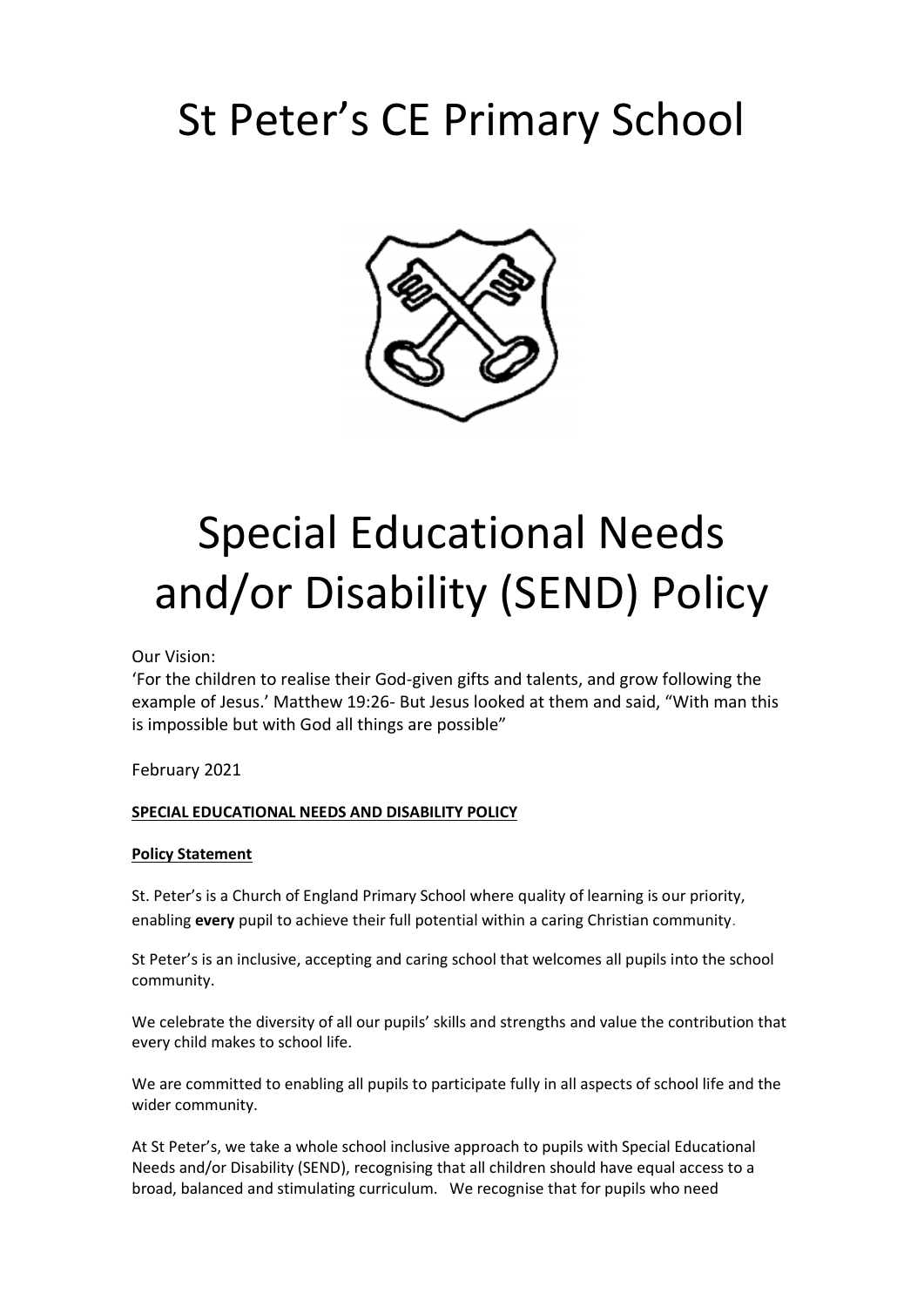additional support, this is an entitlement rather than a special addition. We aim to achieve this by:

- Providing a learning environment that is happy, Safe, stimulating and successful.
- Forging close links between parents/carers and the school.
- Setting appropriate learning challenges.
- Identifying and overcoming potential barriers to learning and participation in school life as early as possible.
- Developing and maintaining high levels of self-esteem for all pupils.
- Supporting children to work independently and be resilient as learners.
- Communicating children's needs appropriately throughout the school.
- Making effective use of all the support services available to us.

#### **Definition of Special Educational Needs and Disability (SEND)**

At St Peter's, we recognise that a child or young person has a Special Educational Need (SEN) if s/he has a learning difficulty or disability which calls for special educational provision to be made for them and, as defined in the 'Special Educational Needs and Disability Code of Practice:  $O - 25'$  (June 2014), the school accepts that a young person has a learning difficulty or disability if they:

- **Have a significantly greater difficulty in learning than the majority of others of the same age; or**
- **Have a disability which prevents or hinders them from making use of educational facilities of a kind generally provided for others of the same age in mainstream post – 16 institutions.**

At St Peter's we make provision in accordance with the Code of Practice which relates to Part 3 of 'The Children and Families Act' (2014). Special educational needs and provision can be considered as falling under four broad areas:

- 1. Communication and interaction
- 2. Cognition and learning
- 3. Social, mental and emotional health
- 4. Sensory and/or physical

We are committed to working in partnership with the child, parents, carers and outside agencies to identify and support needs.

This policy complies with the statutory requirement laid out in the **Special Educational Needs and Disability Code of Practice: 0 to 25 years** June 2014 and has been written with reference to the following guidance and documents:

• **Equality Act** 2010: Advice for Schools DfE Feb 2013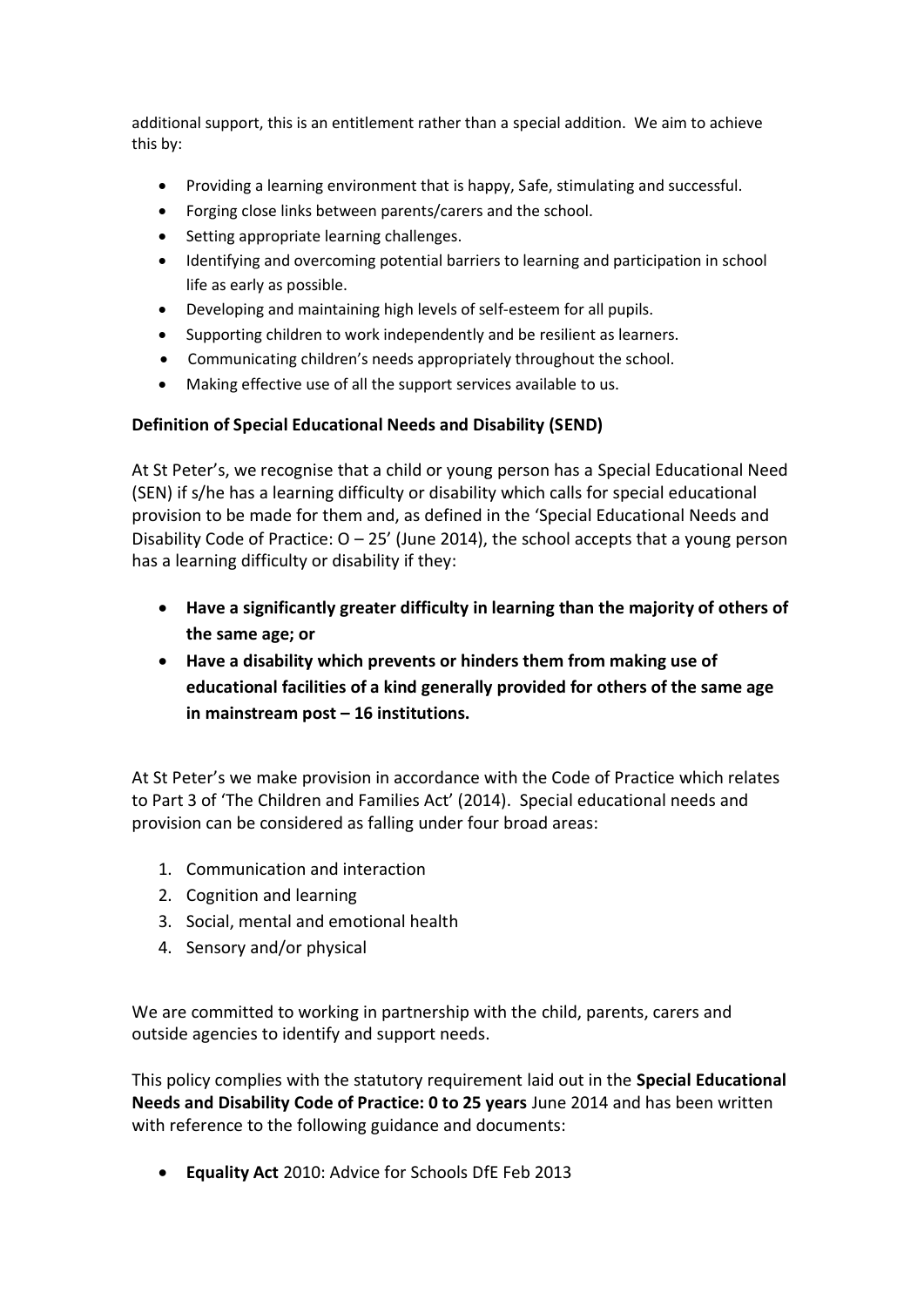- **Special Educational Needs and Disability Code of Practice: 0 to 25 years** June 2014 and updated May 2015;
- **Part 3 of the Children and Families Act** 2014

It also incorporates the requirements of the **Special Educational Needs and Disability Regulations** September 2014

**[\(http://www.legislation.gov.uk/uksi/2014/1530/pdfs/uksi\\_20141530\\_en.pdf\)](http://www.legislation.gov.uk/uksi/2014/1530/pdfs/uksi_20141530_en.pdf)** and guidance from chapter 6 of the aforementioned Code of Practice.

### **Aims**

In making provision for pupils with SEND, the aims of this policy are:

- To promote equality of opportunity for all pupils, ensuring they enjoy learning and achieve their potential.
- To ensure all pupils feel safe, are healthy and experience a sense of belonging to the school community.
- To identify, assess and make provision for pupils experiencing difficulties in accessing any part of the curriculum as early as possible.
- To co-ordinate resources that can be deployed flexibly to support individual need and to do this with sensitivity.
- To involve pupils in the process of reviewing their progress and identifying future priorities for learning.
- To work in partnership with parents/carers, drawing upon their knowledge, expertise and experience in the process of reviewing and planning for their child.
- To liaise effectively with external agencies ensuring successful interventions.
- To maintain the recognition within the school community that support for learning has a high status and increases the capacity of the child to succeed.
- To recognise the importance of diversity and equality of all in the learning environment.

# **Implementation**

# **1. The person responsible for the day to day SEND provision.**

The school has a named person as Special Educational Needs Co-ordinator (SENCO).

The school's SENCO is Catherine Reynolds. She is a qualified teacher and has achieved the 'National Award for SEN Co-ordination'. She has also completed a Postgraduate Certificate of Professional Study/Educational Enquiry.

The Governing Body seeks to ensure that the needs of all pupils are met and that the provision for pupils who receive SEN Support is adequate and secure. The Link Governor for Special Educational Needs (see Appendix A) liaises regularly with the SENCO.

Please see Appendix C for our inclusion policy.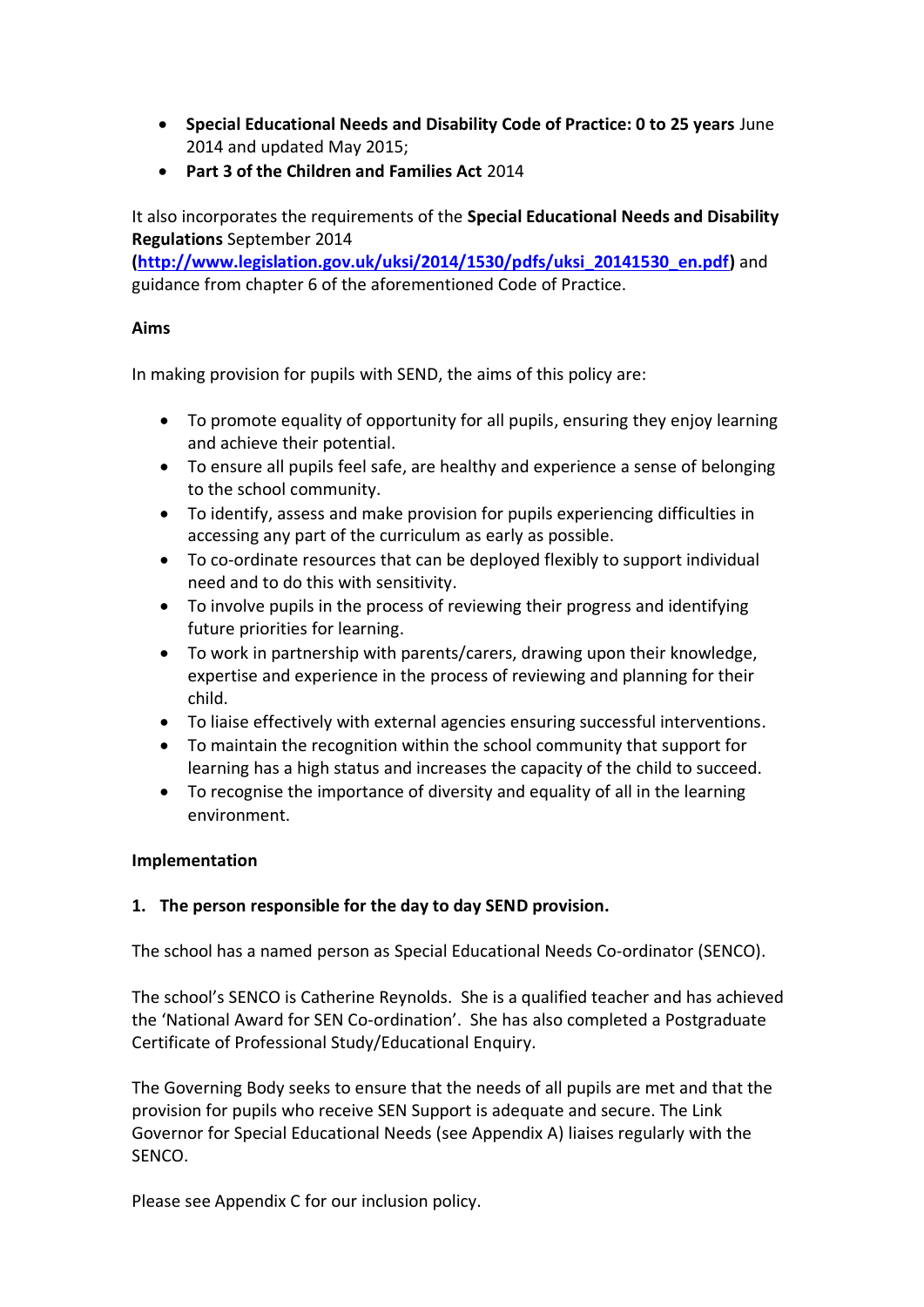# **2. The SENCO is responsible for:**

- Overseeing the day to day operation of the school's SEND Policy.
- Co-ordinating provision, monitoring, developing and reviewing One Plans for pupils with SEND.
- Liaison with:
	- o Class teachers
	- o Learning Support Assistants (LSAs)
	- o Support staff, including Mid-Day Assistants
	- o Parents/carers of pupils with SEND
	- o Pupils
	- o SEN link governor
	- o Head teacher and the Senior Leadership Team
	- o All external agencies.
- Supporting staff to differentiate the curriculum through teaching approaches and resources in order to meet the individual needs of pupils with SEND.
- Taking the lead for managing SEND provision
- Managing the team of LSAs, organising their timetables and co-ordinating their work.
- Maintaining a central record and overseeing the records of all pupils with SEND.
- Producing an Annual Review of the SEND provision.
- Managing provision and analysing the effectiveness of all interventions.
- Identifying and contributing to staff in-set.
- Annually reviewing and developing the SEN Information Report and SEN Policy.
- Contributing to the school's annual Equality Action Plan.
- Monitoring access under the provisions of the Equality Act.
- Making arrangements to support pupils with medical conditions in accordance with The Children and Families Act 2014. Individual healthcare plans are written in conjunction with parents/carers and the school nursing team and specify the type and level of support required to meet the medical needs of individual pupils.

# **3. The responsibilities of all staff**

The Head teacher has responsibility for the day to day management of all aspects of the school, including provision for pupils with a SEND. These responsibilities are met through close collaboration of the Head teacher, Senior Leadership Team and SENCO in the early identification and subsequent provision for pupils with a SEND.

All teachers are teachers of SEN and therefore are responsible for meeting the needs of all pupils through:

- Identifying and supporting individual pupil's needs.
- Liaison with parents/carers, LSAs, pupils, the SENCO and external agencies.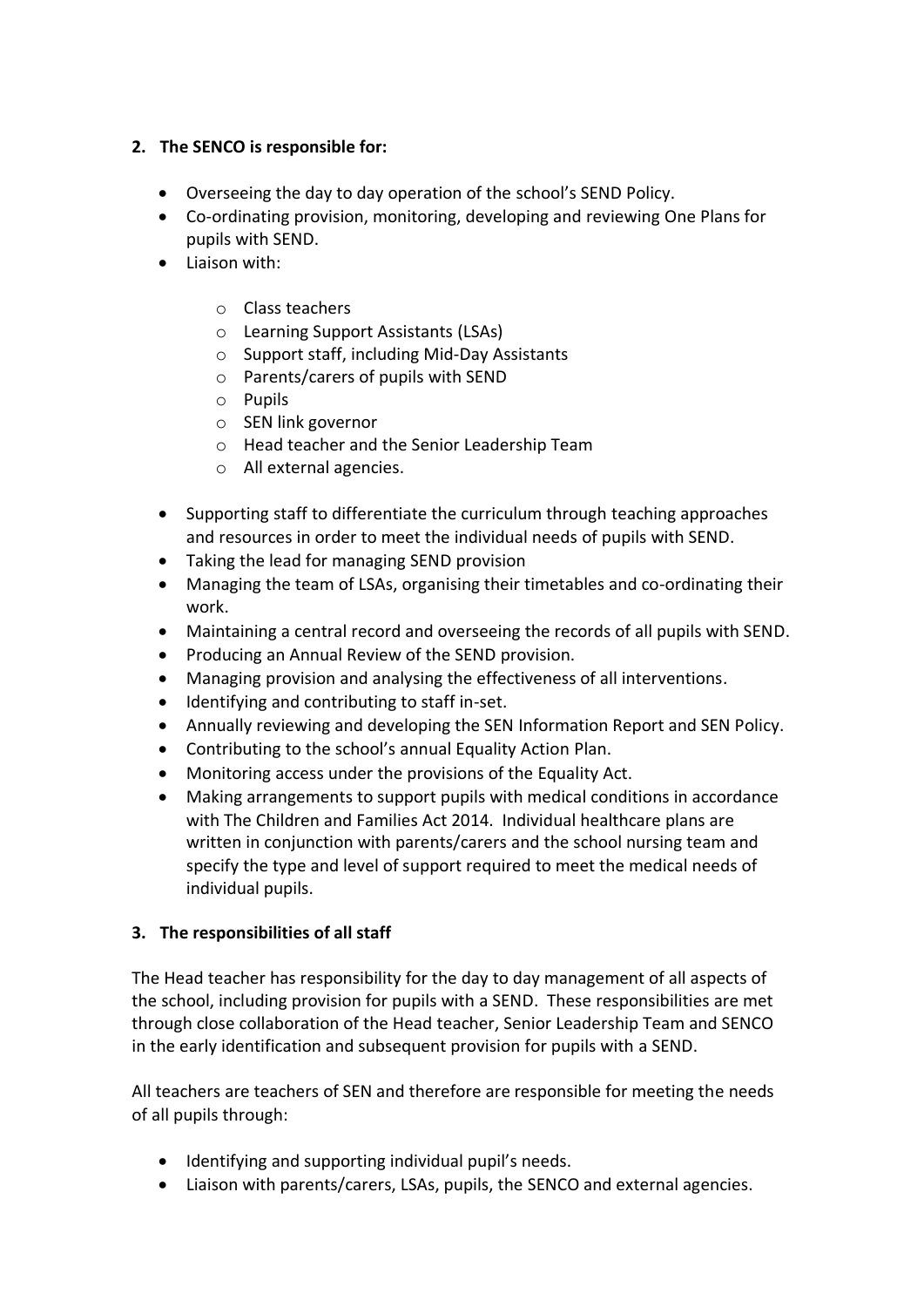- Monitoring the progress of individuals against class/national expectations.
- Ensuring pupils with SEN receive an appropriately differentiated curriculum.
- Ensuring pupils are able to participate fully in the life of school and the wider community.
- The use of a variety of teaching styles and approaches in order to meet the diverse learning needs of all pupils and seek to overcome potential barriers to learning.
- Developing, reviewing and delivering One Plans in conjunction with the SENCO.
- Providing the resources and opportunities to help individual pupils to consolidate and practise the skills they need.

Subject Leaders also analyse the needs of all pupils in relation to their subject and ensure resources are available to support the learning of all pupils.

The role of LSAs is fully and comprehensively set out in the LSA policy.

# **4. Arrangements for co-ordinating the SEN provision.**

The SENCO meets with the Head-teacher and/or senior leadership team as required to discuss:

- Strategic direction and areas for development
- The efficient and effective deployment of staff and resources
- Current issues relating to SEND provision in the school

SEND provision is monitored through the following procedures:

- Continuous communication and liaison between the SENCO and class teachers to discuss individual pupil needs, in addition to a termly meeting between the SENCO and each class teacher.
- Regular meetings between the SENCO and English and Maths subject leaders and with other subject leaders as required.
- Weekly LSA meetings.
- Regular liaison between the Head teacher and/or SENCO and the mid-day team and other school support staff (e.g. swimming and PE teachers).
- Frequent meetings between the SENCO and SEND link governor.
- SENCO cluster meetings to keep abreast of local issues and initiatives.
- Regular meetings with external agencies, as required.

# **5. Admission arrangements**

The admission arrangements are outlined in the school's policy for admissions.

#### **6. Special Facilities**

The school has two toilets with facilities for disabled pupils and one also has a shower.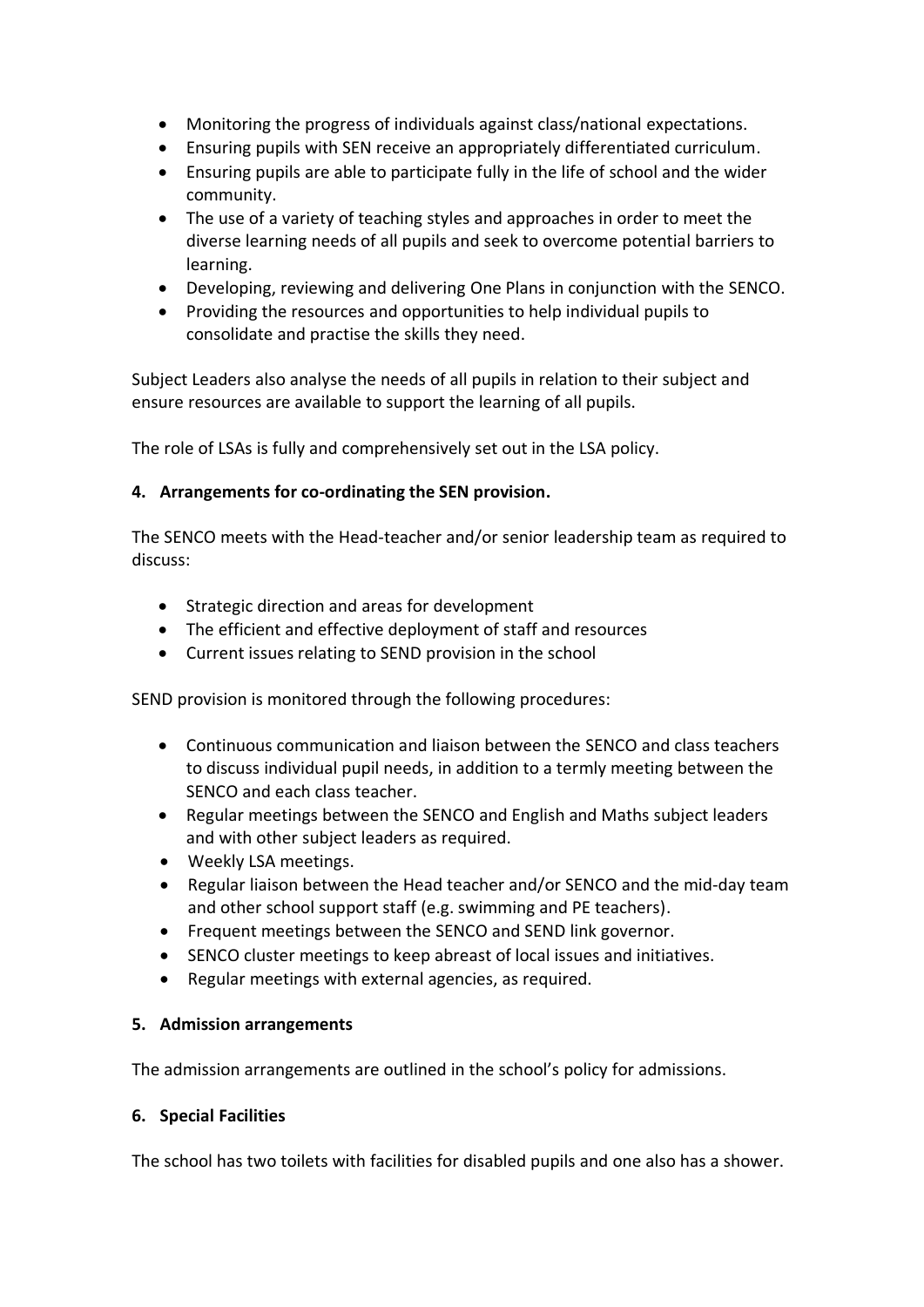The site is on two levels and there are steps within and around the school with one lift in the centre of the building. The school is committed to education for all and the inclusion of pupils with diverse and complex needs. We seek to make adjustments where required.

# **7. Allocation of resources**

The strengths and needs of all pupils with SEND are identified and assessed in order to enable pupils to have access to a broad, balanced and relevant curriculum.

Provision consists of:

- The SENCO
- The LSA team
- Materials and resources
- Staff training
- Relevant outside agencies

Additional funding may be allocated to pupils with Education and Health Care Plans (EHC plans).

# **8. How pupils with SEND are identified and their needs determined**

We identify need at the earliest point and then make effective provision in order to improve the long-term outcomes for individual children.

#### **8i. Early identification of need**

Pupils who start at St Peter's may have had additional needs identified by external agencies. In these cases the SENCO liaises with parents/carers and agencies to ensure a smooth and successful transition. Parents/carers have the opportunity to share any supporting information and/or concerns they may have about their child through preentry forms and the induction process. We also consider whether a pupil may have a disability under the Equality Act 2010 and, if so, assess the reasonable adjustments that may need to be made for them.

Once a child is at St Peter's, the school's assessment procedures (see Assessment Policy) provide information that is used to identify pupils with SEN. This information is used alongside observations and knowledge of the pupil to build a picture of the pupil's skills and abilities. Early identification of areas requiring support is vital and may include:

- Information from parents/carers
- Views of pupil
- Records from nursery/playgroup
- Observations by staff
- Assessment against the Early Years Foundation Stage Early Learning Goals
- National tests (Year 2 onwards)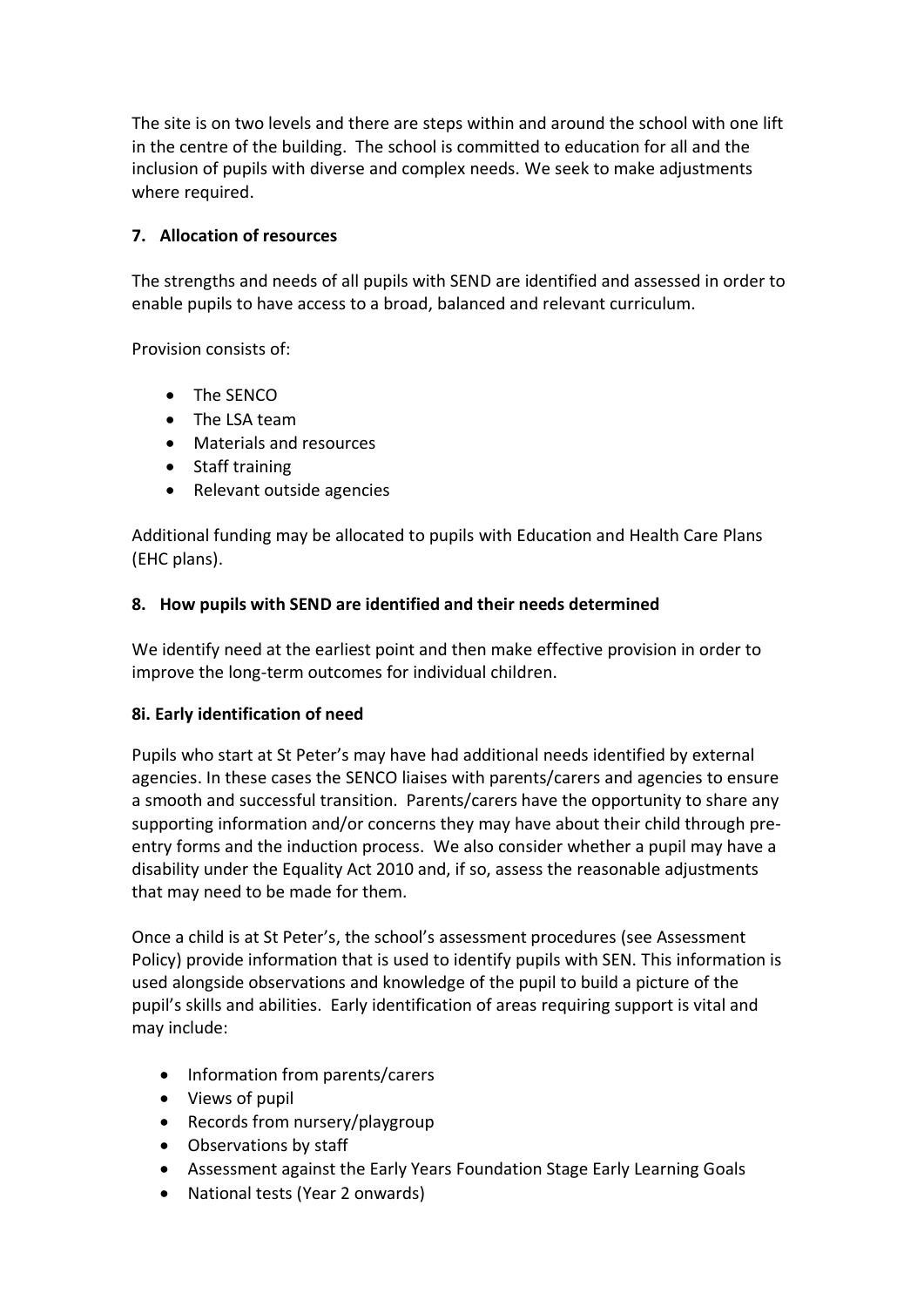- Phonics screening tests
- Revised Salford Reading Test
- NFER Single Word Spelling Test
- Outside agency assessments

Our approach to identifying and supporting pupils with SEN and our commitment to early intervention begins with the class teacher using quality first teaching and clear differentiation to meet individual need.

Differentiation may be implemented through:

- Resources
- Teacher/LSA support
- Outcome or response
- Task
- Pace
- Grouping

Class teachers, supported by the senior leadership team, regularly assess and monitor the progress of all pupils. Pupils making less than expected progress given their age and individual circumstances are identified. This can be characterised by progress which:

- Is significantly slower than that of their peers starting from the same baseline
- Fails to match or better the child's previous rate of progress
- Widens the attainment gap

#### (**Special Educational Needs and Disability Code of Practice: 0 to 25 years 6:17)**

#### **8ii. SEND Support**

If a review of a child's progress shows that they require help that is different and additional to that which is normally available within the class, consideration is given to supporting the child through SEN Support. This is based on whether a child:

- Makes little or no progress despite teaching approaches targeted at the pupil's identified area of need.
- Shows signs of difficulty in developing English and maths skills that result in low attainment in other curriculum areas.
- Presents persistent social, mental and/or emotional difficulties.
- Has sensory and/or physical difficulties and continues to make little or no progress despite the provision of specialist resources.
- Has communication and/or interaction difficulties and continues to make little or no progress despite the provision of a differentiated curriculum.

The class teacher and SENCO then work with parents/carers to prepare a 'One Plan' which identifies what the child needs to work on and how they will be supported to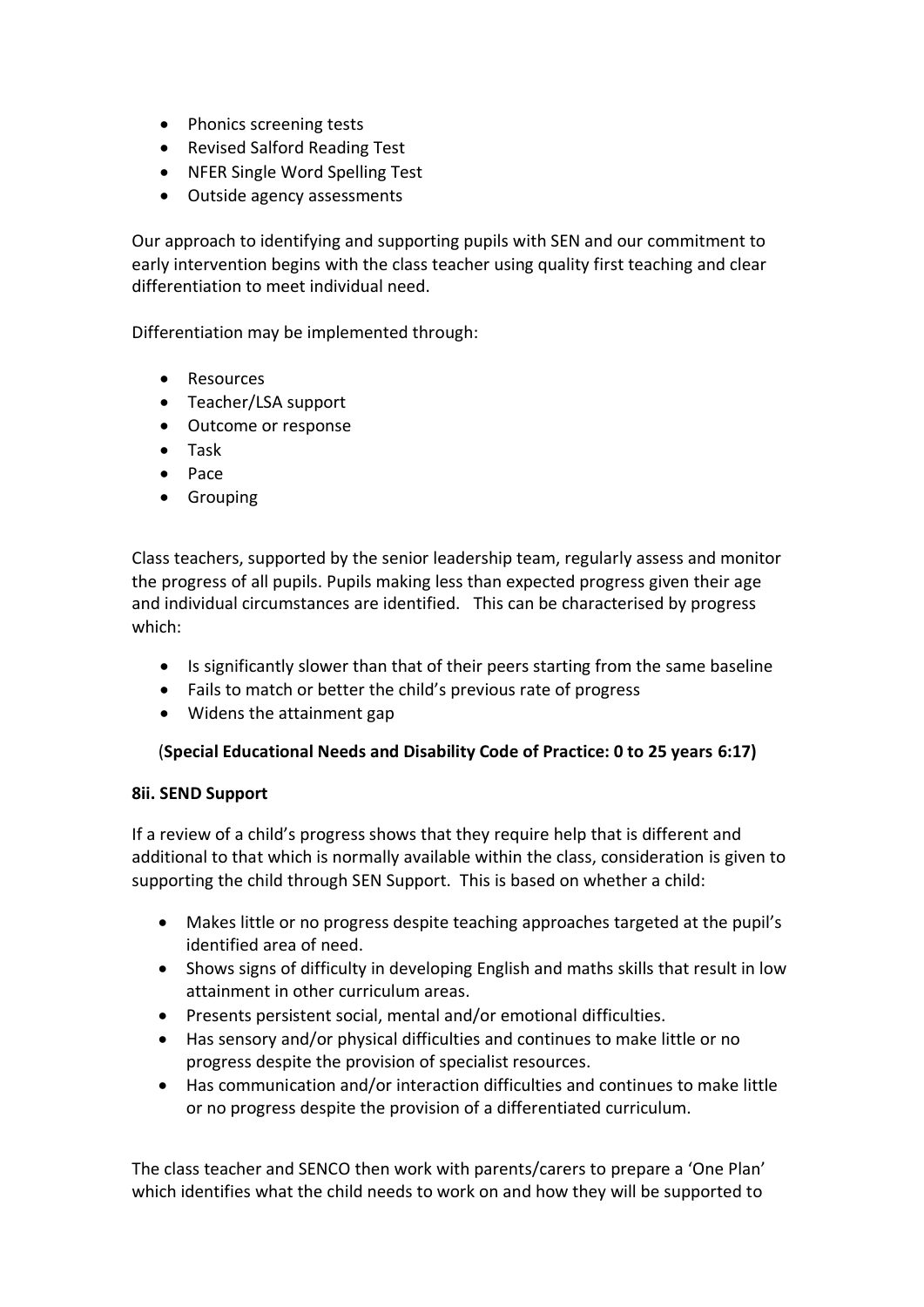achieve this. Progress is reviewed twice yearly and we will always seek to involve parents/carers and pupils in the review.

For some children, they might need additional interventions. School based interventions may include:

- Group or individual support
- Staff development or training for a specific need
- Use of ICT
- Special equipment, resources, or learning materials
- Strategies/resources based on specialist advice
- Specific individual learning programme

#### **8iii. Education and Health Care Needs Assessment**

For a very small number of children with severe, complex and long term needs it will be necessary for the Local Authority to determine the support which may be needed. This is when an Education and Health Care Needs Assessment can be requested.

The purpose of an EHC plan is to: Meet the special educational needs of the child or young person; to secure the best possible outcomes for them across education, health and social care; and prepare them for adulthood.

A request for an EHC needs assessment can be brought to the attention of the LA through:

- A request for an assessment by our school
- A request for assessment by the parents/carers
- A referral by another agency

A school request for EHC needs assessment involves close collaboration with parents/carers and the pupil. The SENCO will collate and present evidence, including:

- Evidence of the child's academic attainment and rate of progress.
- Information about the nature, extent and context of the child's special educational need.
- The school's action through SEN Support.
- Evidence of where progress has been made it has only been because of additional intervention and support over and above that which is usually provided.
- Evidence of the child's physical, emotional and social development and health needs, drawing on relevant evidence from clinicians and other health professionals and what has been done to meet these by other agencies.

EHC Plans are written by parents, the child and professionals working with the child. Each addresses the child or young person's needs in education, health and care. This means EHC Plans are entirely personalised. EHC Plans are reviewed annually and all of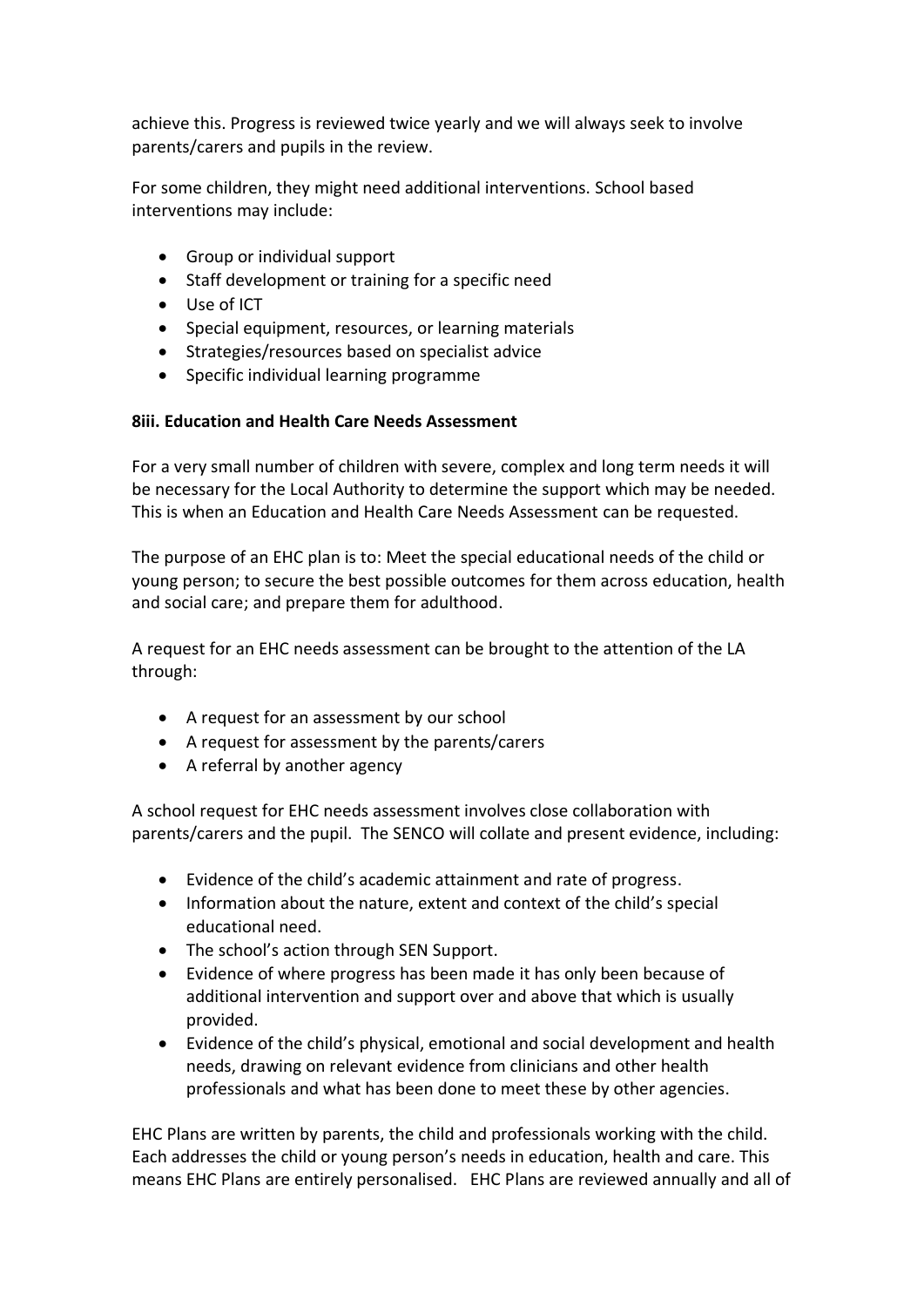the key people in a child's life can attend this meeting, for example, parents, grandparents, professionals, teachers, LSAs, etc.

### **8iv. Involving Pupils**

The concerns and wishes of our pupils are given high priority. All pupils are encouraged to make decisions and to evaluate their own work, identifying their achievements and what their next steps are.

Pupils are involved in setting Outcomes on their One Plans and time is given to explain why they are in an intervention.

Each child who receives SEN support completes a one page profile outlining:

- What people like and admire about me
- What makes me happy
- How I want to be supported

In addition, pupils with SEND complete a questionnaire and where any concerns are raised they are followed up by the SENCO.

# **9. Arrangements for providing access for pupils with SEND to a broad and balanced curriculum.**

At St Peter's our aim is to develop the full potential of all our pupils through an inclusive and broad and balanced curriculum. Opportunities for success are built into the lesson sequences in order to nurture a positive self-esteem and attitude to learning.

The requirements of One Plans are, wherever possible, met within the framework of the wider curriculum and also through specific tasks and individualised and group programmes.

All teachers differentiate their planning and delivery to the needs of the children in their class so that all pupils gain access to the broad, balanced curriculum, including the Early Years Foundation Stage Curriculum and the Primary National Curriculum. Differentiation is also applied in the broader academic and social curriculum.

# **10. Continuing Professional Development in relation to SEND**

The SENCO, teaching staff, LSAs and the Head teacher attend courses/meetings regularly to keep updated and skilled in meeting and responding to individual needs.

The SENCO helps to keep staff informed about SEND legislation and developments.

# **11. Links with external Support Services**

Wherever necessary, external agencies are applied to for advice and support to ensure pupil progress. We access a range of professionals, who may provide advice or devise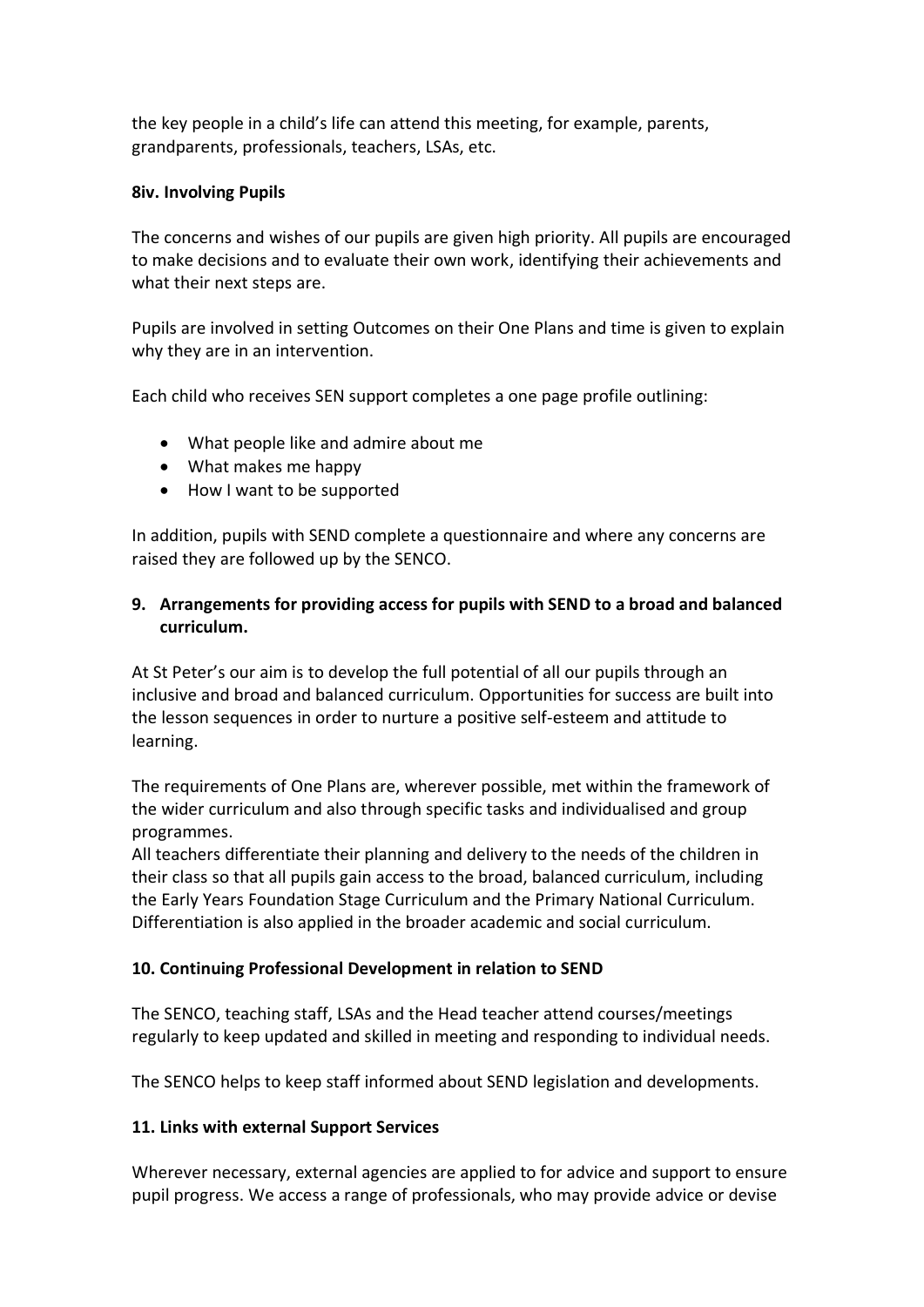an intervention programme to be delivered in school for target pupils. Some of the services for advice and support include:

- Educational Psychologists
- Speech and Language Therapists
- Highly Specialised Speech and Language Therapists
- Occupational Therapists
- School Nurse
- Health visitor
- Paediatrician
- Statutory Assessment Service
- SNAP
- Specialist Teacher Team
- Emotional Health and Wellbeing Service
- Social Care
- Theraputic Counsellors

The SENCO also attends SENCO Cluster Meetings.

#### **12. Partnership with parents of pupils with SEND**

Our school welcomes parents/carers as partners, valuing their special expertise in relation to their child. We encourage their participation from the outset as we acknowledge the vital role that a positive relationship has on pupils' progress and on the effectiveness of any school-based action.

Parents/carers are fully consulted through each phase and their views sought both formally at review meetings and informally throughout the school year. The school places a very high priority on positive and constructive home/school links and for some pupils on the SEN profile a 'communication book' is used for daily communication.

Parents/carers are very welcome to make an appointment to discuss their child's progress with class teachers. The Head teacher and SENCO operate and 'Open door' policy, giving parents access at any time.

#### **13. Complaints procedure**

Parents/carers who wish to complain about the operation of this Policy should, in the first instance, talk to the SENCO and the pupil's class teacher. They may wish to discuss this further with the Head teacher. Wherever possible, action will be taken immediately to deal with the complaint. If parents are not satisfied they will be put in touch with the link governor.

# **14. Educational Links and transition**

At St Peter's we believe it is important to have a comprehensive transition programme.

#### **Pre-school to Foundation Stage**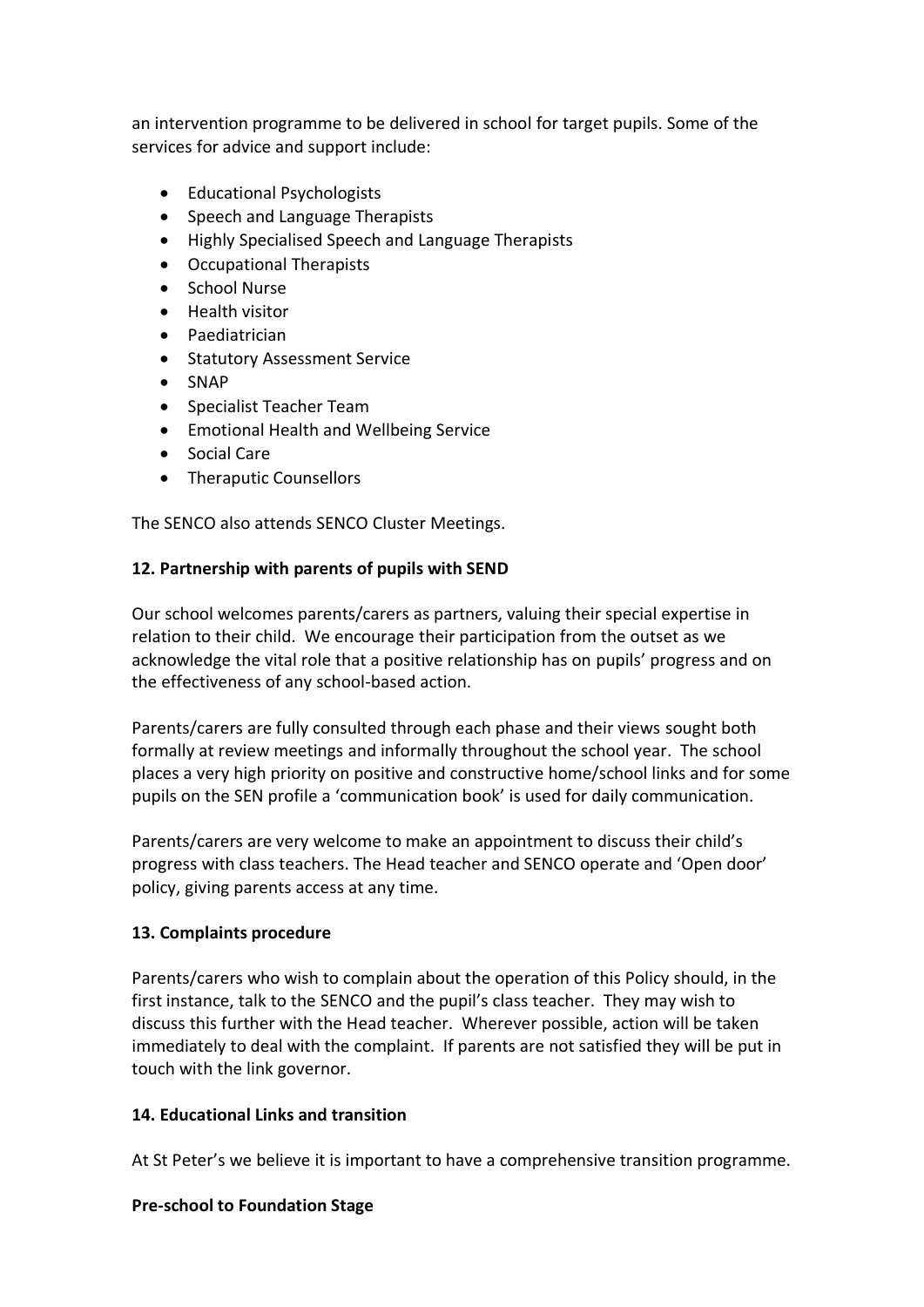For pupils with special educational needs, staff at St Peter's meet with parents, professionals and the Early Years Specialist Teacher Team (EYST) to prepare an individually tailored transition programme. The SENCO and foundation stage teachers also visit the pre-school settings of children with complex and severe needs and liaise with key workers.

The EYST continue to work with the child for the first half of the autumn term at which point support is requested from the Primary Specialist Teacher Team.

# **Foundation Stage to year 1 and Key Stage 1**

At the end of Foundation Stage, the Foundation Stage teachers prepare the transition of pupils to year 1 of Key Stage 1.

#### **Year 2 to key stage 2**

At the end of year 2, the year 2 teachers and LSAs support the transition of pupils moving to key stage 2, during the summer term.

#### **Year 6 to secondary school**

During the summer term, the SENCO and key staff from secondary schools meet to discuss pupils' needs. Some secondary schools arrange additional transition visits for pupils with SEND. At St Peter's, the SENCO devises a suitable transition programme for pupils in year 6 who have SEND. Copies of essential paperwork are transferred to secondary schools.

Information regarding the special educational needs of Looked After Children (LAC) are reported to the placing local authority termly.

At each stage of transition, pupils with an EHC plan are given a book about the forthcoming move to ensure they are prepared for this.

# **15. Equality of Opportunity and Disability Equality**

These principles, along with inclusion, are the specific focus of this Policy. Details of the school's equality action plan can be found in Appendix D. Further information can be found in the Equality Plan.

# **16. Monitoring**

Evaluation of this Policy is ongoing. It will be reviewed annually by the Governors' Curriculum Committee.

There is an annual review of provision for all pupils when the School Development Plan is created each year. The SENCO also prepares an annual review of provision for pupils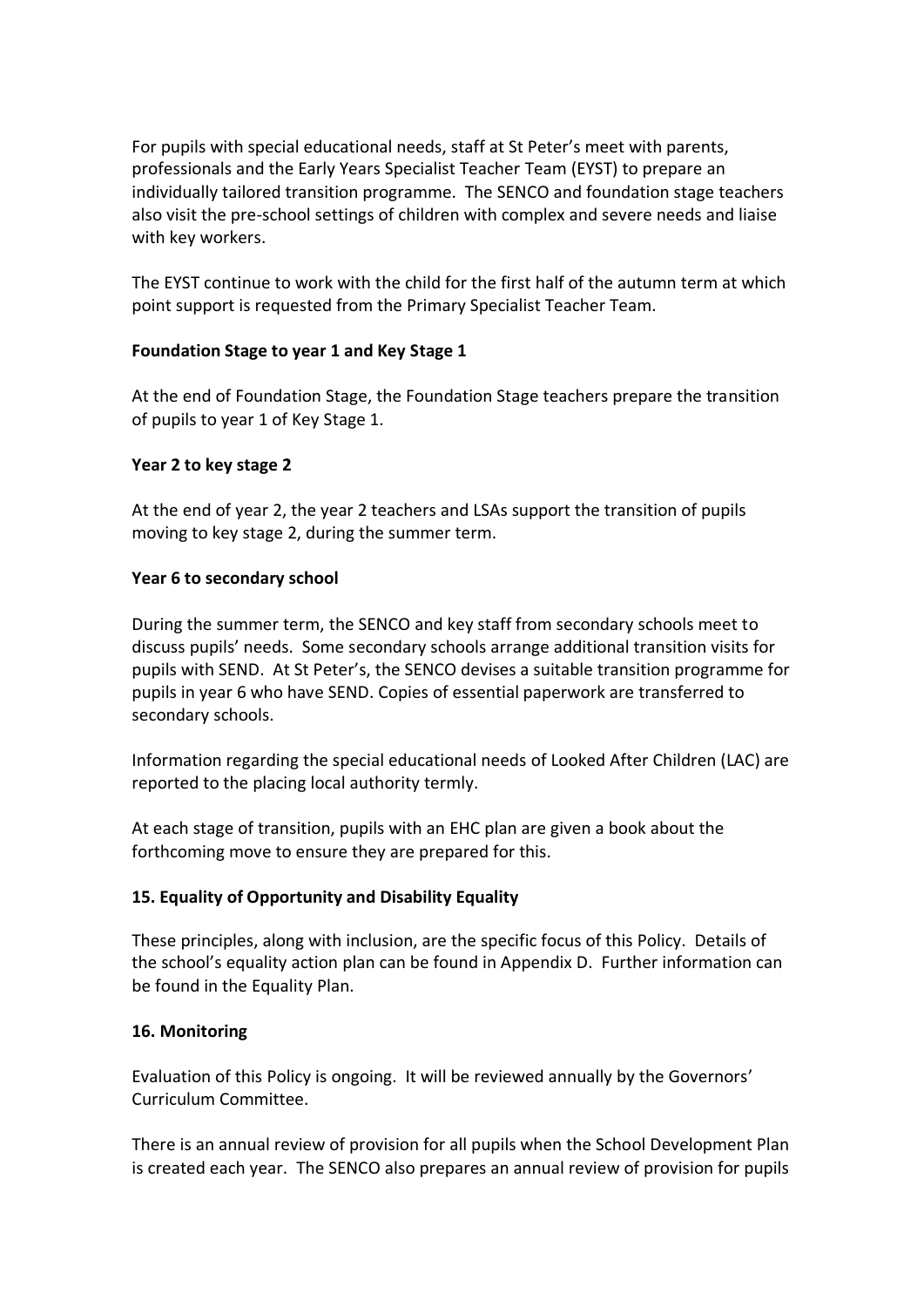on the SEN profile in October, which is presented to Governors for consideration. These will signpost any future training needs for teaching and support staff.

Agreed: January 2021 Review: January 2022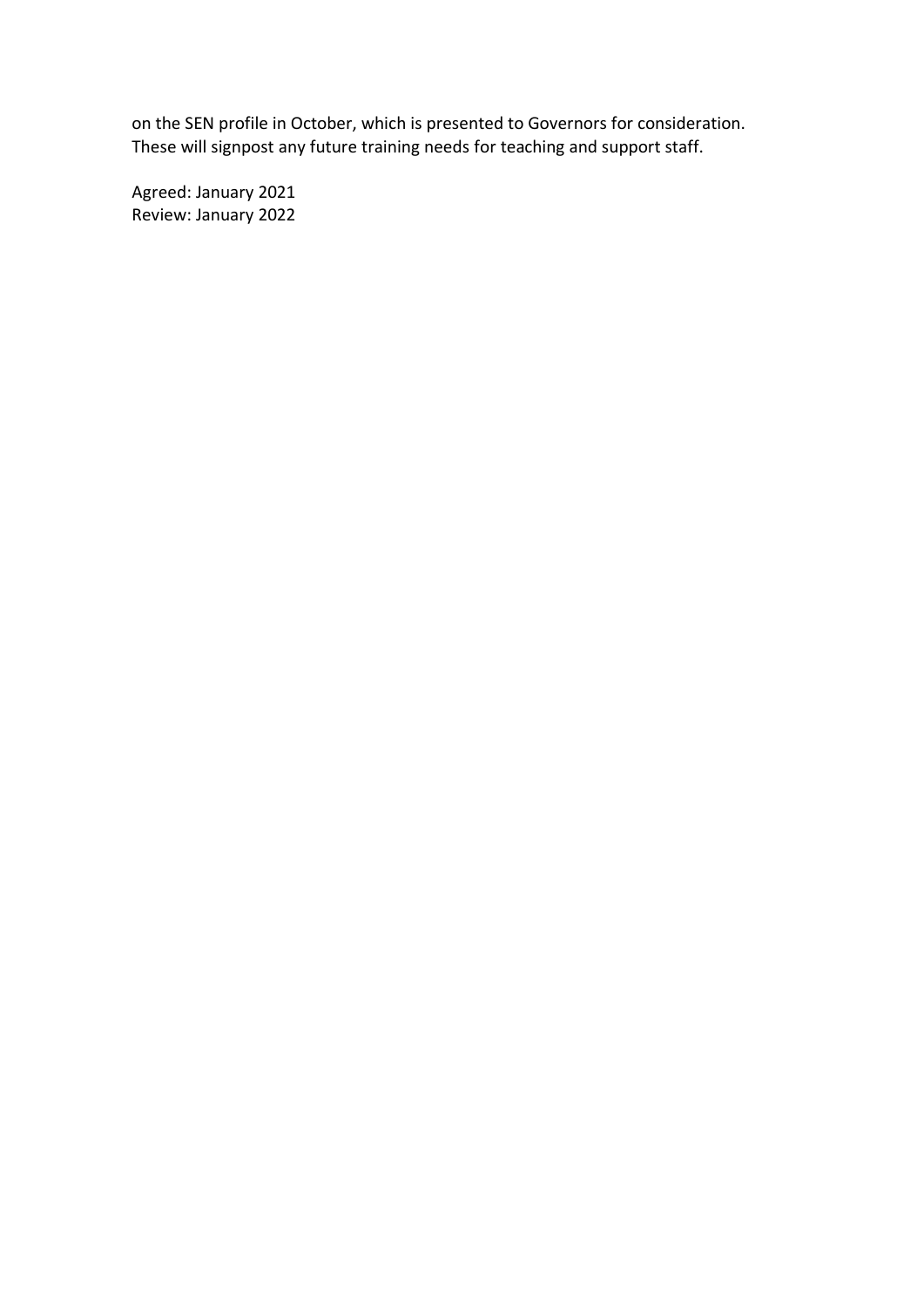### **Appendix A**

#### **Staffing**

| Head teacher:              | Mr Iain Gunn            |
|----------------------------|-------------------------|
| Deputy Head teacher:       | Mrs Charlotte Stapleton |
| <b>Chair of Governors:</b> | Mr Chris Luck           |
| Link Governor for SEND:    | Mr Chris Luck           |

SENCO: Mrs Catherine Reynolds.

#### **Staff Development**

The Learning Support Team has a training afternoon each term to address whole staff needs. The SENCO will either deliver the training or arrange for another professional with specific expertise to do so. Individual CPD courses are organised to address needs as identified in the Performance Management Cycle.

The Learning Support Team meet once a week with the SENCO.

#### **Materials and equipment**

The school continually adds to its current list of resources taking into account individual and group needs and the school development plan.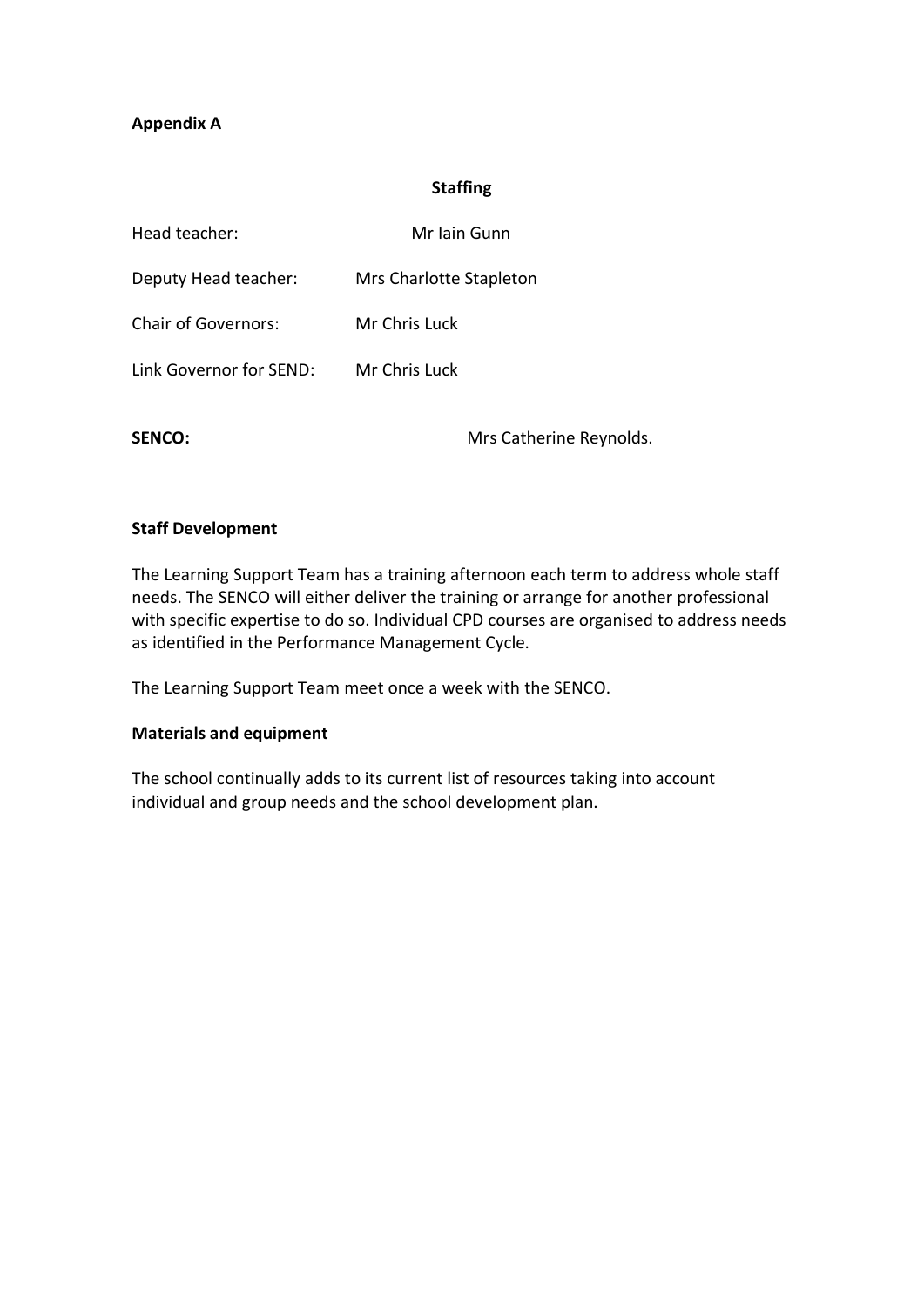#### **Appendix B**

#### **St Peter's Inclusion Policy**

#### **Introduction**

At St Peter's, we understand that inclusive education ensures every child has access to an appropriately delivered curriculum, which affords them the opportunity to achieve their educational potential. We will seek to remove any barriers to learning and participation by providing a stimulating learning environment, which equips pupils of all abilities to meet the challenges of education, work and life. We understand that inclusive practices should address social and emotional needs as well as the physical and academic. We recognise that the development of more inclusive approaches is a continuing and flexible process requiring time and attention. Our school works to ensure that all pupils feel welcome, Safe and valued and that every pupil feels a sense of belonging and an ability to contribute to our school community.

#### **Aims**

We aim to provide:

- An inclusive ethos regardless of gender, race, religion, culture, ability or disability.
- A broad, balanced and relevant curriculum for all pupils.
- A system for early identification of barriers to learning (see also SEND policy).
- High expectations and challenging targets for all pupils.

#### **Implementation**

The implementation of this policy is the responsibility of all staff. This will be achieved through:

- Designing a curriculum which promotes learning, thinking and life skills.
- Using flexible and responsive teaching styles.
- Viewing diversity as an asset to our school.
- Equipping pupils with the skills, knowledge and attitudes necessary to succeed as individuals and contribute to society.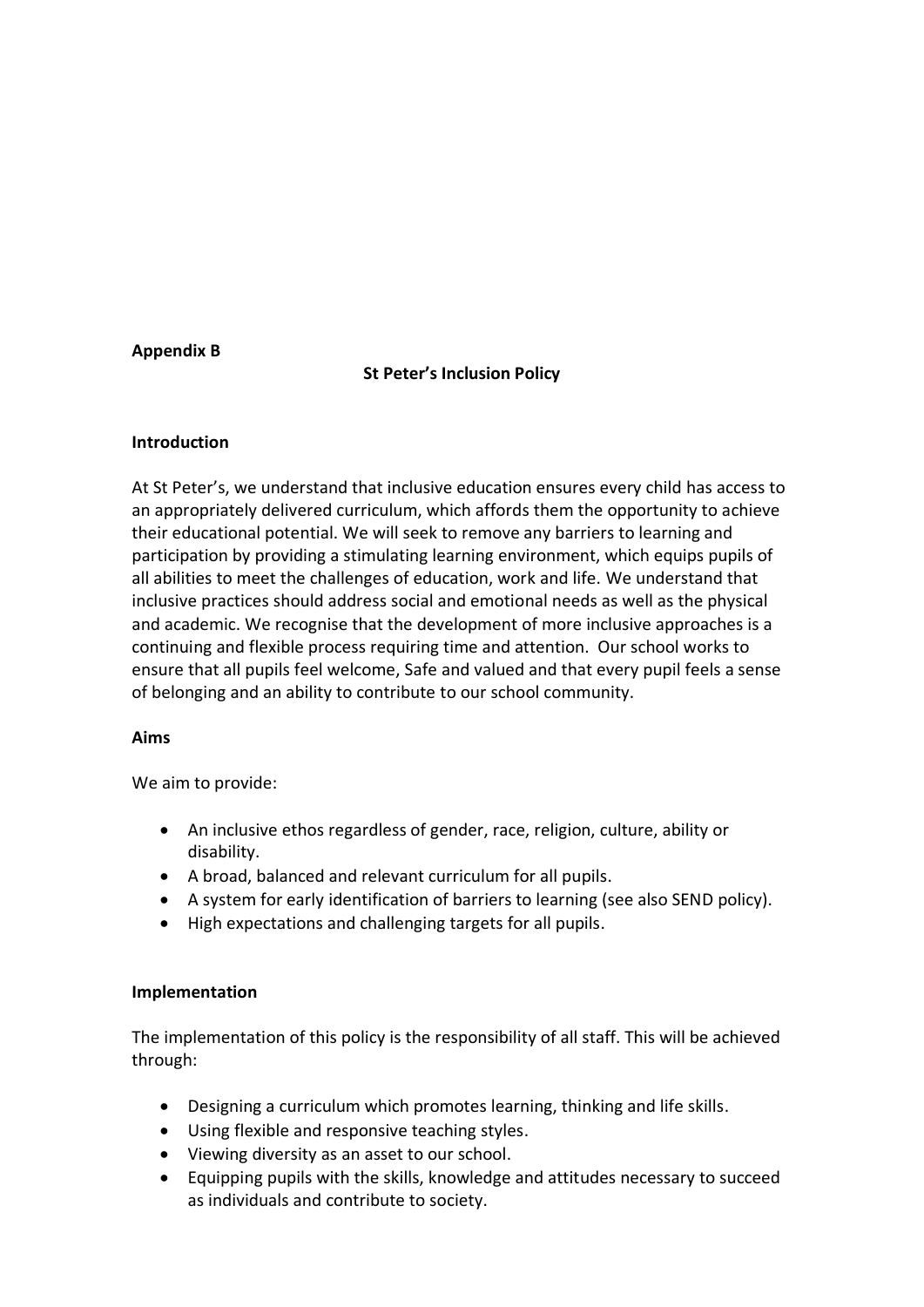• Developing close partnerships with the whole school community, particularly parents.

We aim to offer equality of opportunity and provide a differentiated curriculum to meet the needs of all pupils through:

- Setting suitable learning challenges for every pupil.
- Responding to pupils' diverse needs.
- Overcoming potential barriers to learning and achieving.

We aim to provide a happy, healthy and safe school through:

- Recognising and celebrating the skills, contributions and diversity of our pupils.
- Providing high quality pastoral care and support for all members of our school community.
- Safeguarding the health, safety and welfare of all members of our school community.
- Listening and responding to the concerns of pupils and parents.
- Taking care to balance the needs of all members of our school community.

We have procedures in place to support effective inclusion, which include:

- One Plans (see SEND policy) which include pupils' and parents' views
- Regular, scheduled meetings with parents and an 'Open Door' policy of the Head teacher and SENCO
- Half termly monitoring (at least) and tracking of pupil progress
- Access to specialist support services
- Annual report to governors by SENCO
- All school policies are written to support inclusion
- Practices reflect our inclusive ethos, from differentiated planning to material resources being used for individual pupils to support participation for all

# **Monitoring**

Monitoring of this policy will be ongoing. Inclusion is to be considered by all staff and all members of our school community at all times. We will review our inclusive practices through:

- Ensuring each pupil enjoys learning and achieves their potential
- Providing support for pupils not achieving their potential
- Ensuring support measures are effective
- Reviewing any discrepancies in achievements of different groups of pupils
- Ensuring pupils are healthy, feel safe and are happy to be in school

This policy will be reviewed annually.